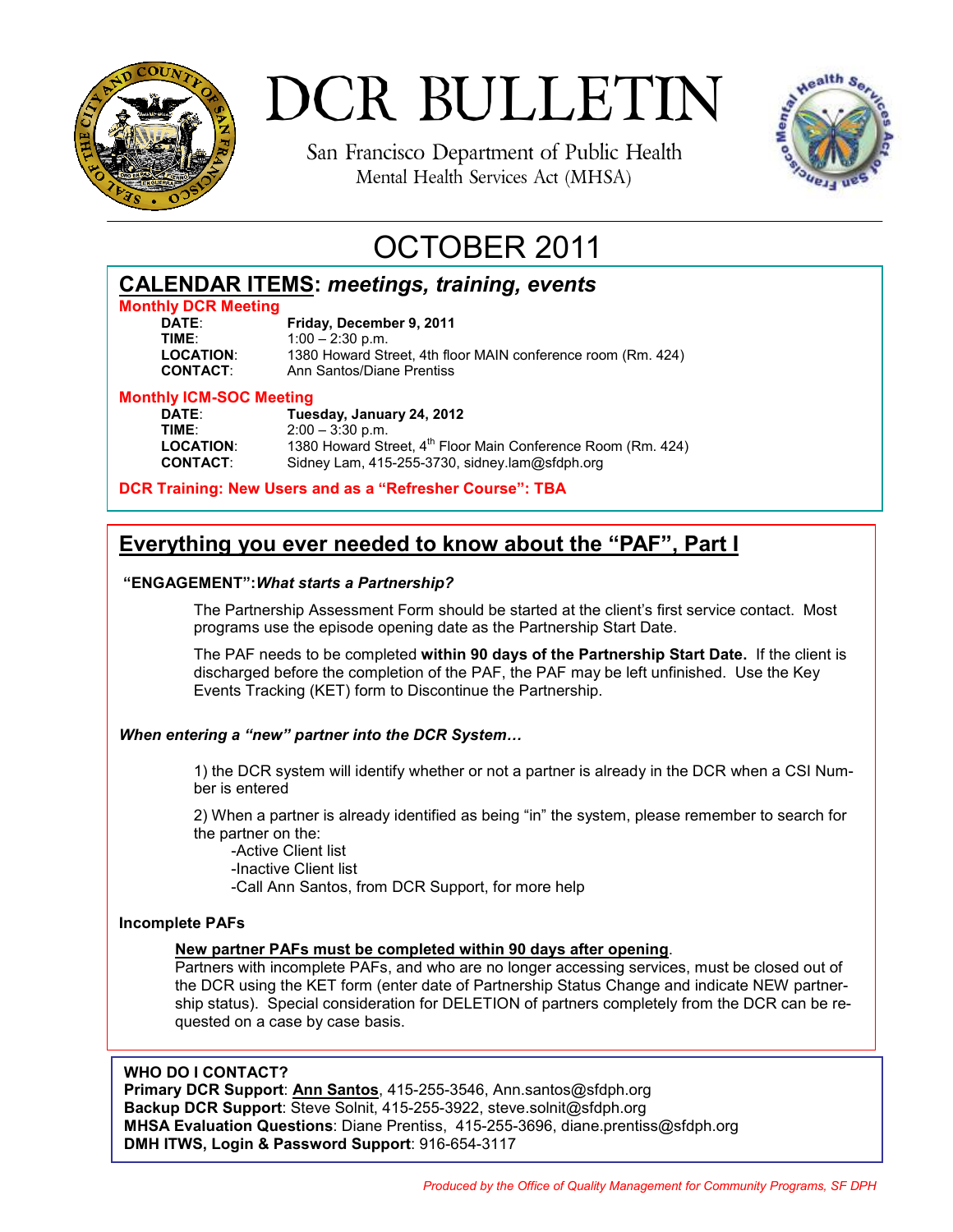

DCR BULLETIN

San Francisco Department of Public Health Mental Health Services Act (MHSA)



# OCTOBER 2011

### **Everything you ever needed to know about the "PAF", Part I**

### *DCR ERROR MESSAGE: "CSI # did not match our records"*

When registering a new partner in the DCR on the Partnership Assessment Form (PAF), you may get a message on the CSI Client County Number field that reads: "**CSI # did not match our records**" even through you entered the correct number. The reason for the error is likely that DPH has not uploaded CSI data to the state since Avatar went live in July, 2010, so the state does not have the CSI numbers for clients who are new to the system since that time. If you have a PAF that is in pending status because of this error, just ignore it for the time being. DPH expects to resume uploading CSI data to the state very soon. At that time, the DCR support team will fix the error on any pending PAF affected by it.

#### **"RE-ACTIVATING A CLIENT":** *What happens when a client who left the FSP is now returning? Does s/he require a new PAF?*

First, the client will need to be "re-activated" in the DCR. [Please contact DCR support if you need help with this]. In some cases, the DCR will require a new PAF for the reactivating of the client.

 If the time from the last Partnership Discontinuation Date to the new Partnership Status Date is *less than one year* , the original PAF will be retained, along with any KET & Quarterly Assessments. NOTE: KETs and 3Ms should be completed for the intervening time.

 Alternatively, if the time from last Partnership Discontinuation Date to the new Partnership Status Date *is greater than one year*, then the system will require a new PAF to be completed. This will create a new baseline data for the client covering the previous 12months.

### *When choosing a residential setting of "other" in a PAF or KET….*

 Please contact Ann Santos, DCR Support. By contacting Ann, you help the MHSA Evaluation Team better understand under what circumstances a residential setting of "other" is chosen. In some cases, an existing setting may work better.

### *Please be sure to LOG-IN to the DCR at least once a week to check for any Quarterly Reports coming due!*